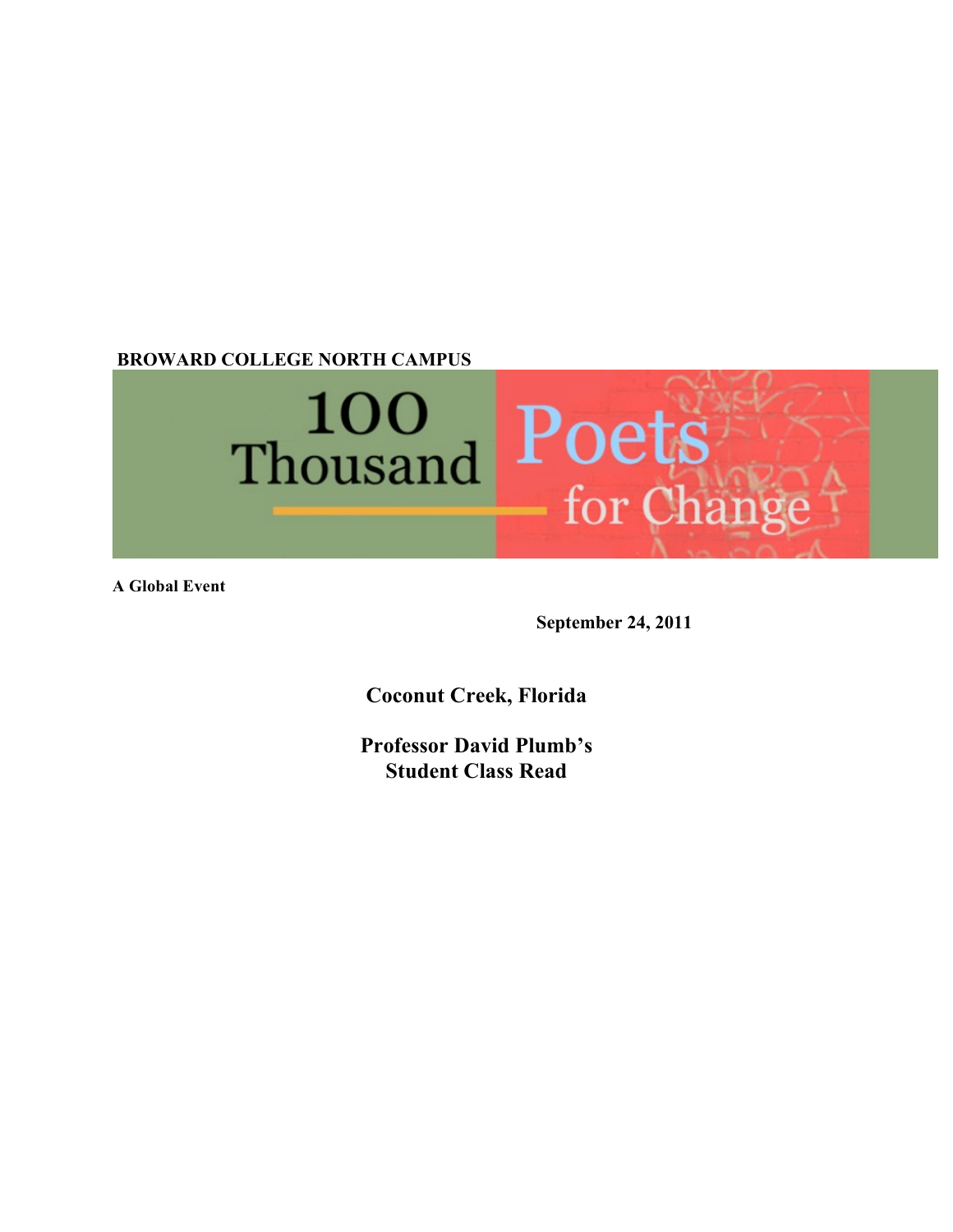## **Violence**

Christiam Chavez

There are thieves who murder a soul for one dollar. There are those who commit domestic and child abuse. My friend died in a car accident, caused by an irresponsible alcoholic driver. I had a neighbor who was raped by a depraved pervert. I see drugs in my neighborhood and parks. In the news kids are killing kids. Mothers are killing their babies and dumping them in the garbage. Sons are killing their parents. Butchers kidnap for money. People are turning to bribe at jobs and government. I heard of a president affair and shame. I don't care his name, all I know there's no more good morals. God! There's no more good news. All I hear is the suffering, I hear the voices beg and cry. Babies cry, everybody cries, I cry too, when I see all this injustices. Even the earth pleads and cries for justice, before God. It implores, stop please, no more killings. No more tears and blood shaded on my lands ground. It begs, please no more transgressions. I f the earth cries, and I being made of dust and unfair, I also cry. Why doubt that God cries too? I'm sad, I'm mad and I'm indignant. If I feel this way too, imagine God. I'm sure there's an evil running the human minds. May be you can't see it, but there's something beyond our minds driving this wicked acts. You might not know whom to blame, but I'll tell you one of his name. We all hear his voice in our minds and his name is father of lies. Let's not be fooled to become his puppets carried away by his demands. This bastard says in our minds, it's ok to murder, to lie, to steal, to be unfaithful, to abuse, just to satisfy our needs. But, he speaks only lies and we don't have to listen to his voice. Neither, we have to obey his will. Instead, let's turn back to God; let's be compassionate, merciful, and lovely in one mind. What are we waiting? Let's change our minds and extend our hands to help our kind.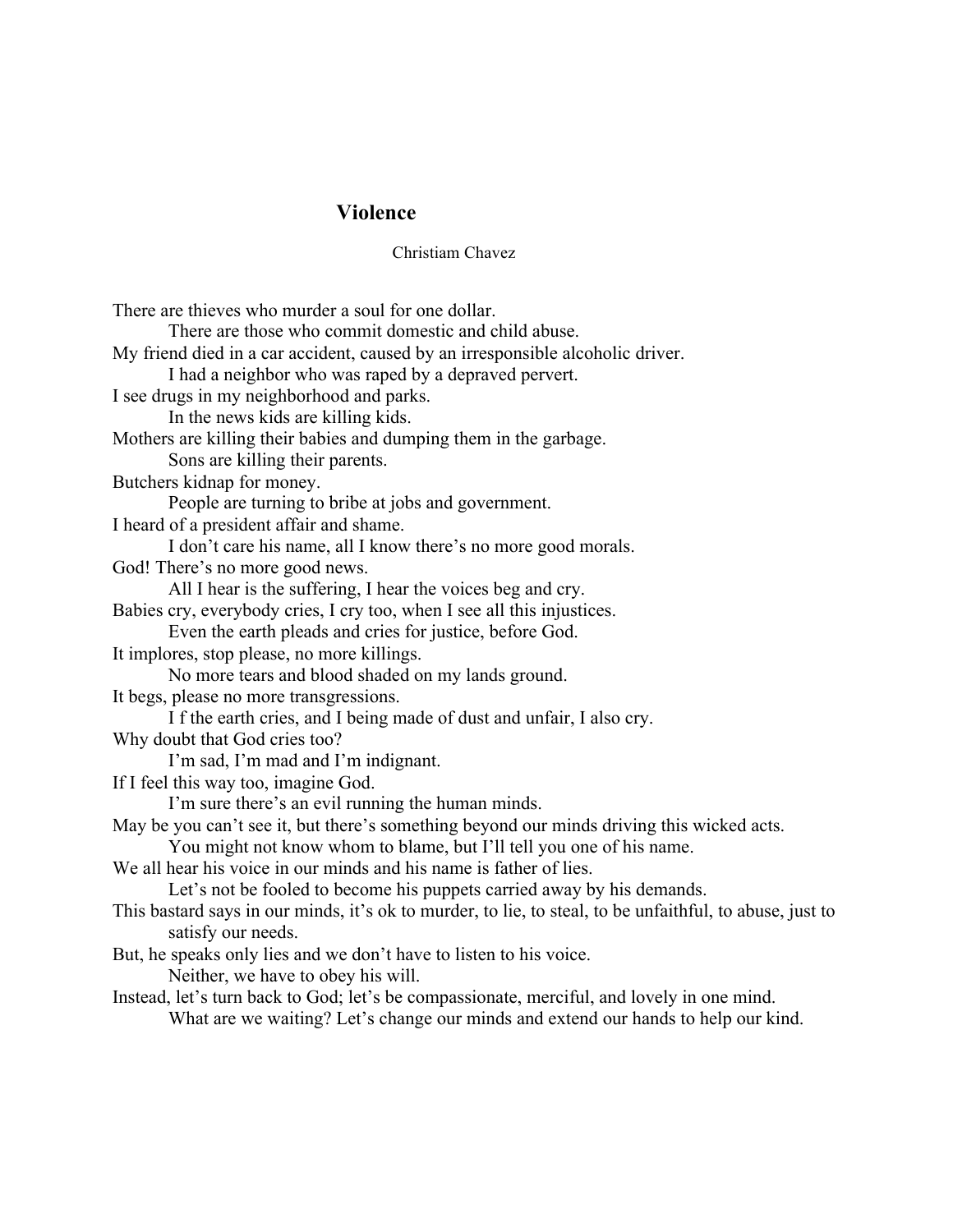# **Prey of Self**

Burdley Colas

Oh say can you see My eyes banded My mouth duck-tapped In this gloom society

Feet shackled Hands chained Justice a diaper Full of shit

That smells In our empty Conscience, our Divine morality

Who are we to kill? Is this our great will? Does death Grant justice?

Don't close your eyes You are all witnesses Stop the judges Oh say can't you see?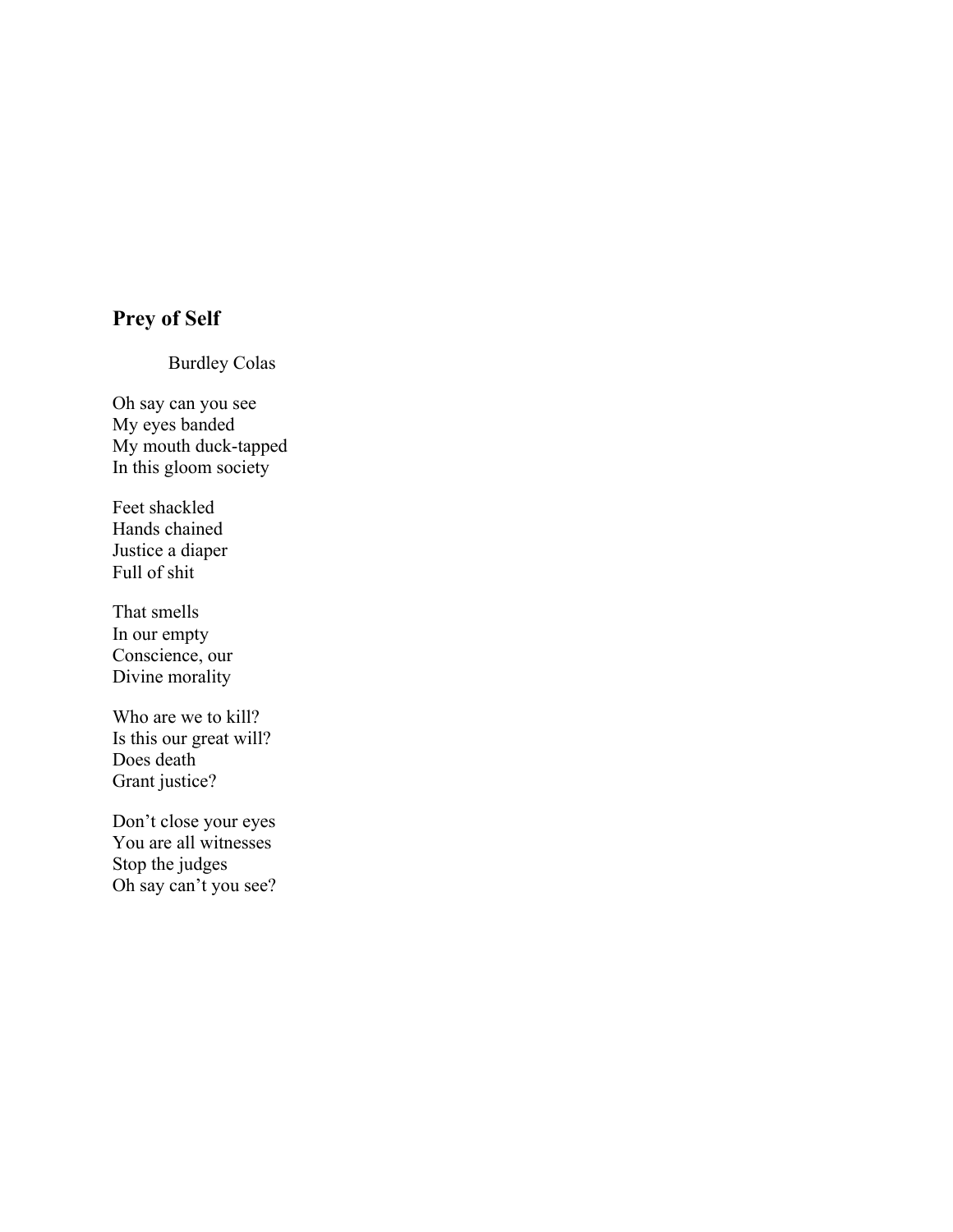# **So What Is It Gonna Be?**

Vernise Miguel

One thing I want to ask you; What is it gonna be? Take care of me 'till I die Or show me the steps?

Your purpose is to supply. Should you provide every single day? Or simply proffer the opportunities for me to be my own provider? What is it gonna be?

I'm thankful that you've stopped the growl of my stomach, Grateful that my cup is filled But look, it's empty. Nothing is mine to keep Except my filled stomach

On my way back, I trace my squalor path, My bed of anxiety awaits. I'm going home, there should be a smile But it's just crooked lips facing downward. Maybe a half-smile will come when my steps are The opposite of home.

Like a baby waiting on a caregiver to have his bottle, I shall be waiting. All I do is wait. Wait to fall in line, Wait to be served, Wait to return home, and Finally wait to die in this tenuous state.

This is a narrow box called trap. I'm trapped. Hope? What is that? Where does the hope come from When all you do is hand me my daily bread? Is there any hope that these legs Will walk on their own?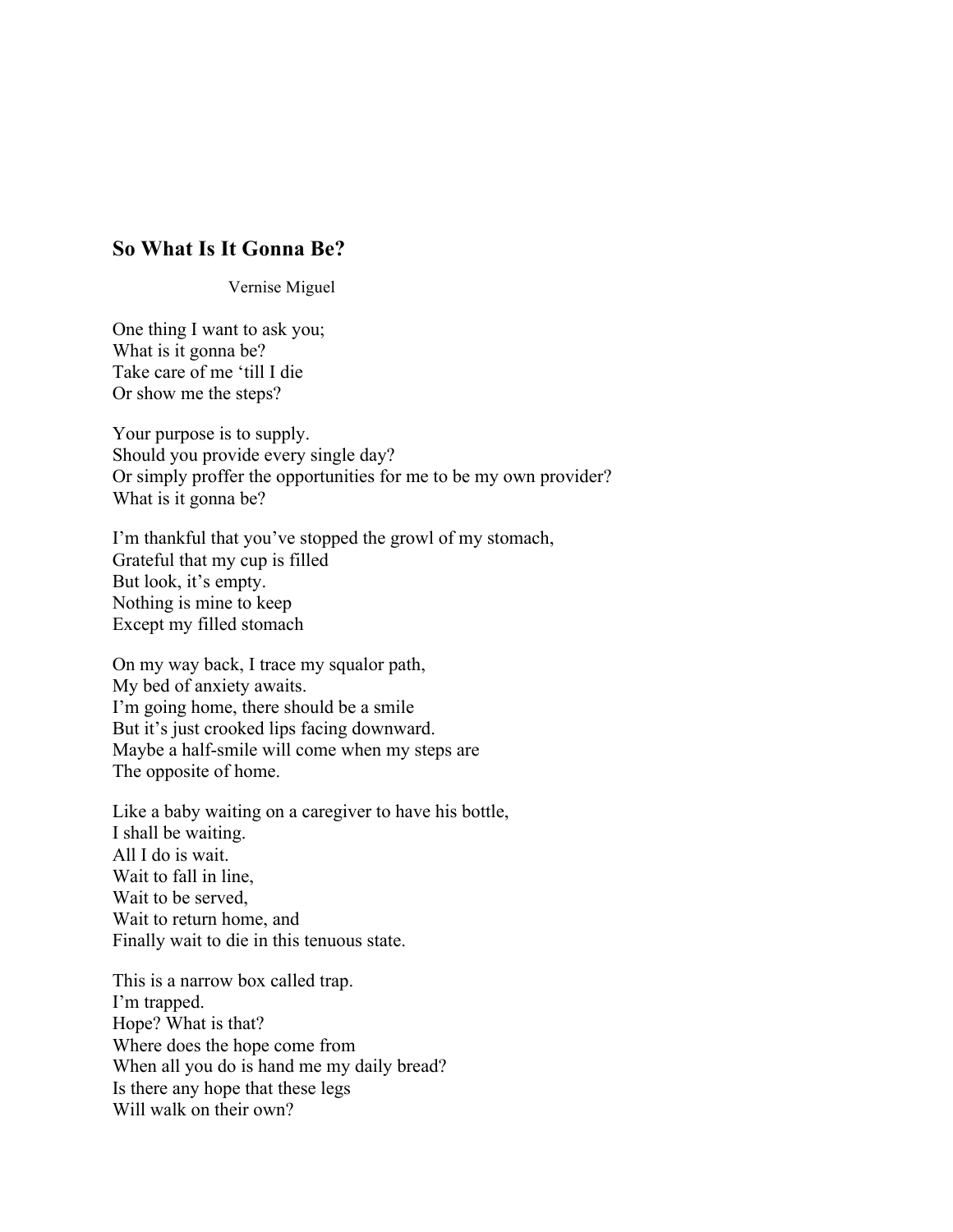Please hear my vociferous plea! This is exigent. Turn off your perfunctory attitude, and listen. Make my existence seems worthwhile.

These hands were made to feed this mouth. How can I do that without work? So what is it gonna be? Give me a fish for a day or teach me how to fish for a lifetime. What is it gonna be?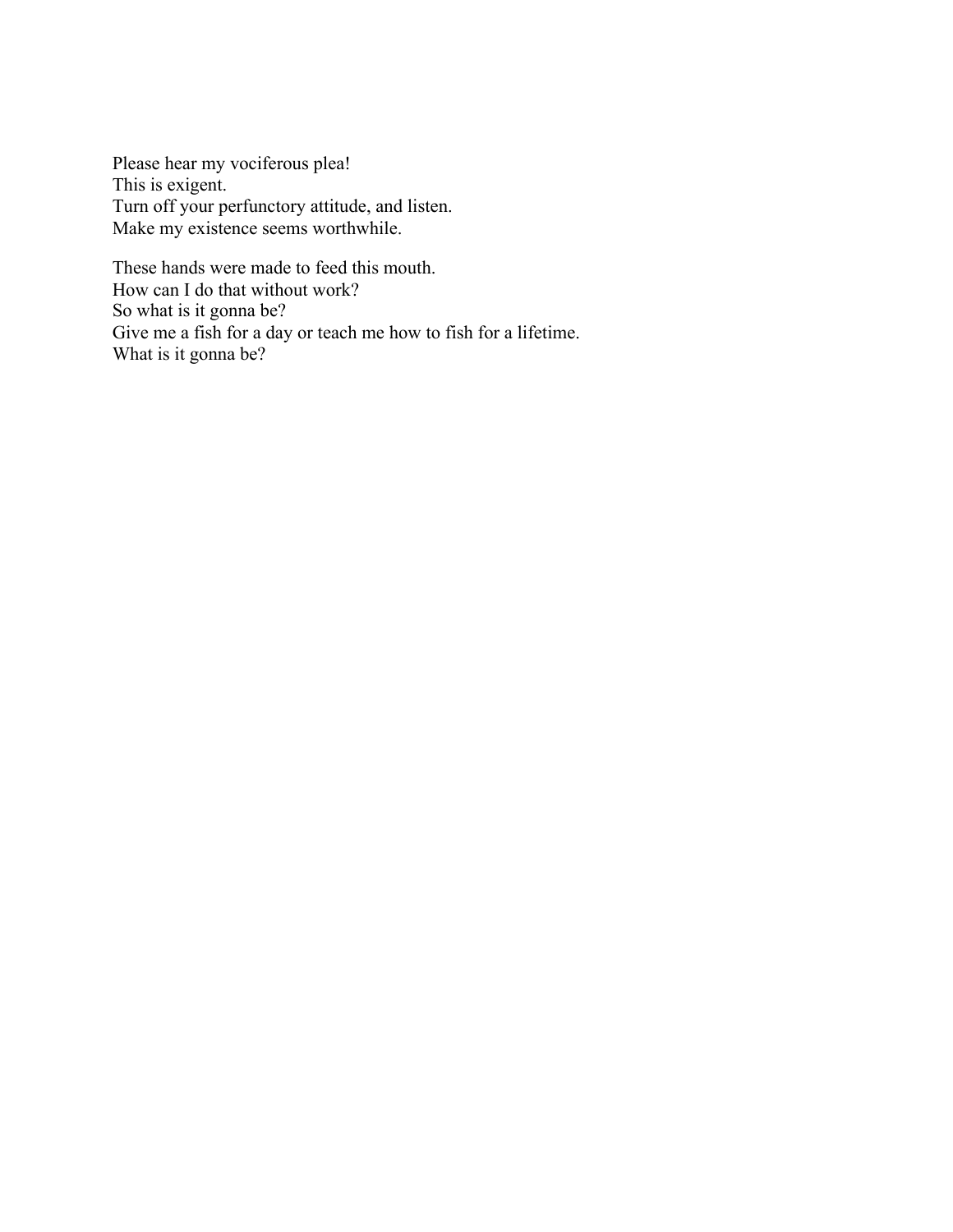# *The Route of the 60 bus*

Abigail Gilmore

I get off the 18,

I sit at the stop.

I watch cars come and go,

Even saw a cop.

Looking at my watch every 10 minutes,

Getting frustrated every time I look around the corner without a sign!

It frustrates me every morning,

When I have to look on the bus schedule

And see that it disobeys it at all time

Comes when it feels like,

I feel that it even limes.

When it finally comes,

5, 10 or 15 minutes after the time it should come,

Somehow I don't feel relieved when I see it, can you add up the sum??

It then goes around the corner n waits 15 minutes more,

I am late for class, should I burst open the door??

With frustration I sigh heavily and put my legs on the seat.

Thinking about the time I could beat!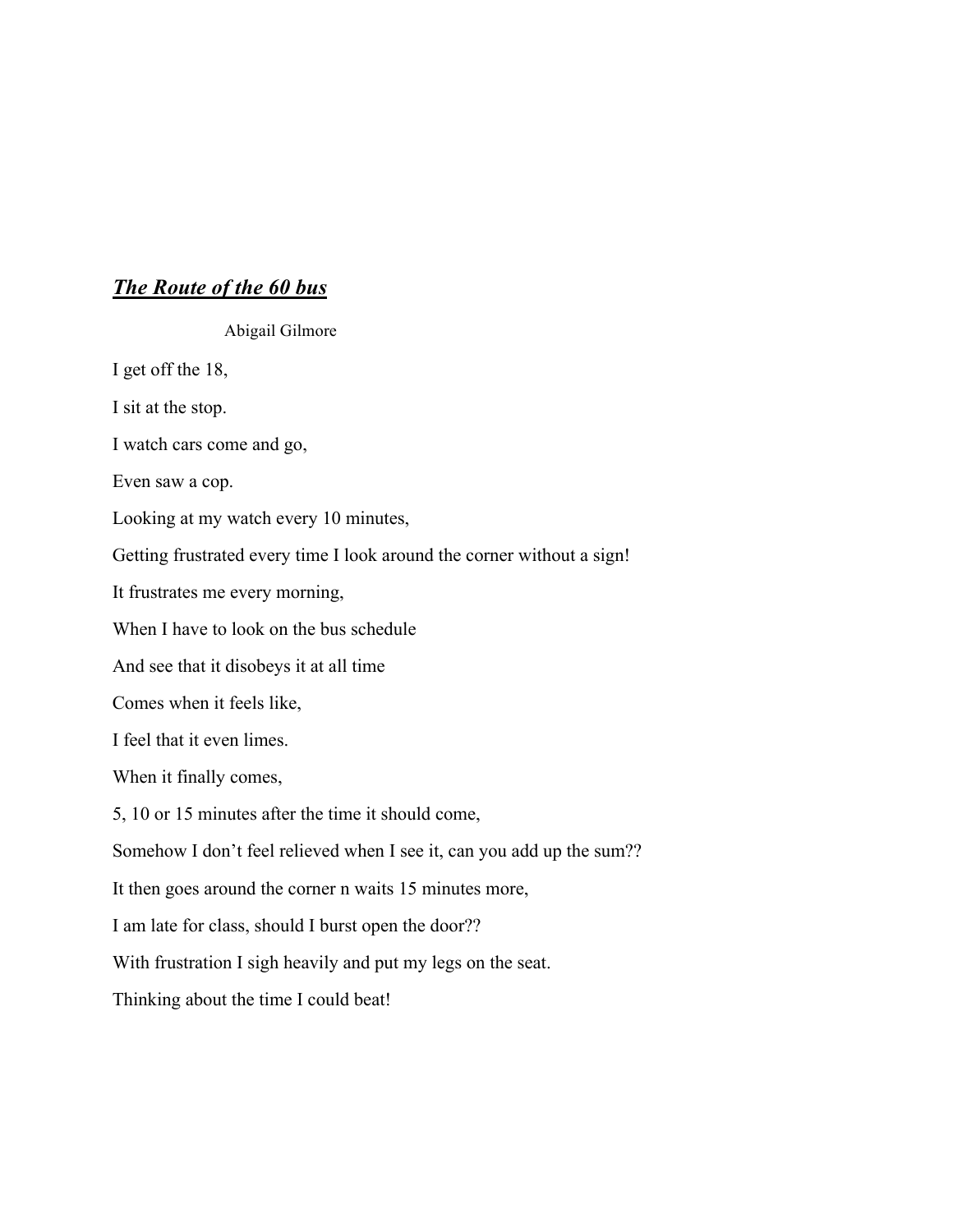# **My Ex-Boyfriend Obama**

### Kara Machowski

I think I fell for you the first time I laid my eyes on you and I knew we were meant to be it was almost like a dream come true to finally have you you said everything I wanted to hear then our dreams started to fall apart there were promises you couldn't keep one day I just couldn't recognize you anymore the glimmer that I loved faded you left me jobless no home to call my own no sunlight before singing you never brought my brother, son, or father home you took my freedom of choice you made me believe in us you convinced me I was like no other

America, the beautiful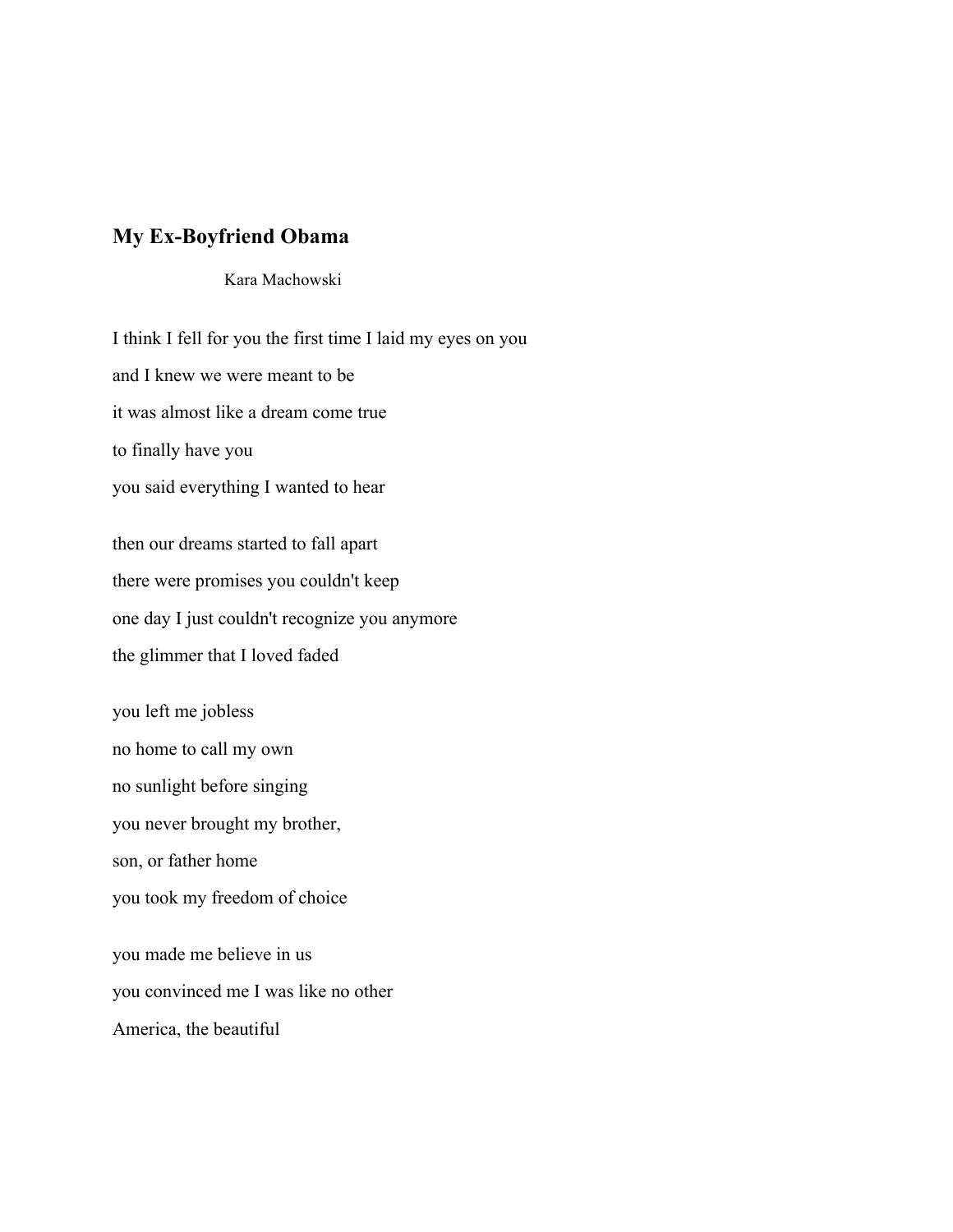### **Change Our Selves**

Jose Cruz

Oh why is change so hard, when it should not be. Change is all around us; just take a look and see. Things are changing every moment, all day and through the night. Crazy, why is change so hard, when it should not be? Perhaps the things that people think, that should be the key. The power of thought, mind, will, sprit, love, all those things wrapped into one. Can our thoughts be made real or do the collective bones of our ancestors, Telegraph the past, in conspiracy to influence our lives, Are their fantasies our realities? One day in the dawn of night, when I was in limbo between the dream world and my reality, I had a moment of pure clarity wash over me, Ironically letting me shut my eyes and glimpse into my heart's uninterrupted thought; That allowed me to visualize and sense my true self. As quick as a dream I realized all the possibilities, We people... we the human race... we are limitless. Our only bound is our imagination. The question now is how do we change our selves and how do we change our realities. Simply put we are god force consciousness, Through our desire, will and energy we can change our selves. But there are still many negative thought forms, expressions, interactions, and entities That can limit our positive expression and growth.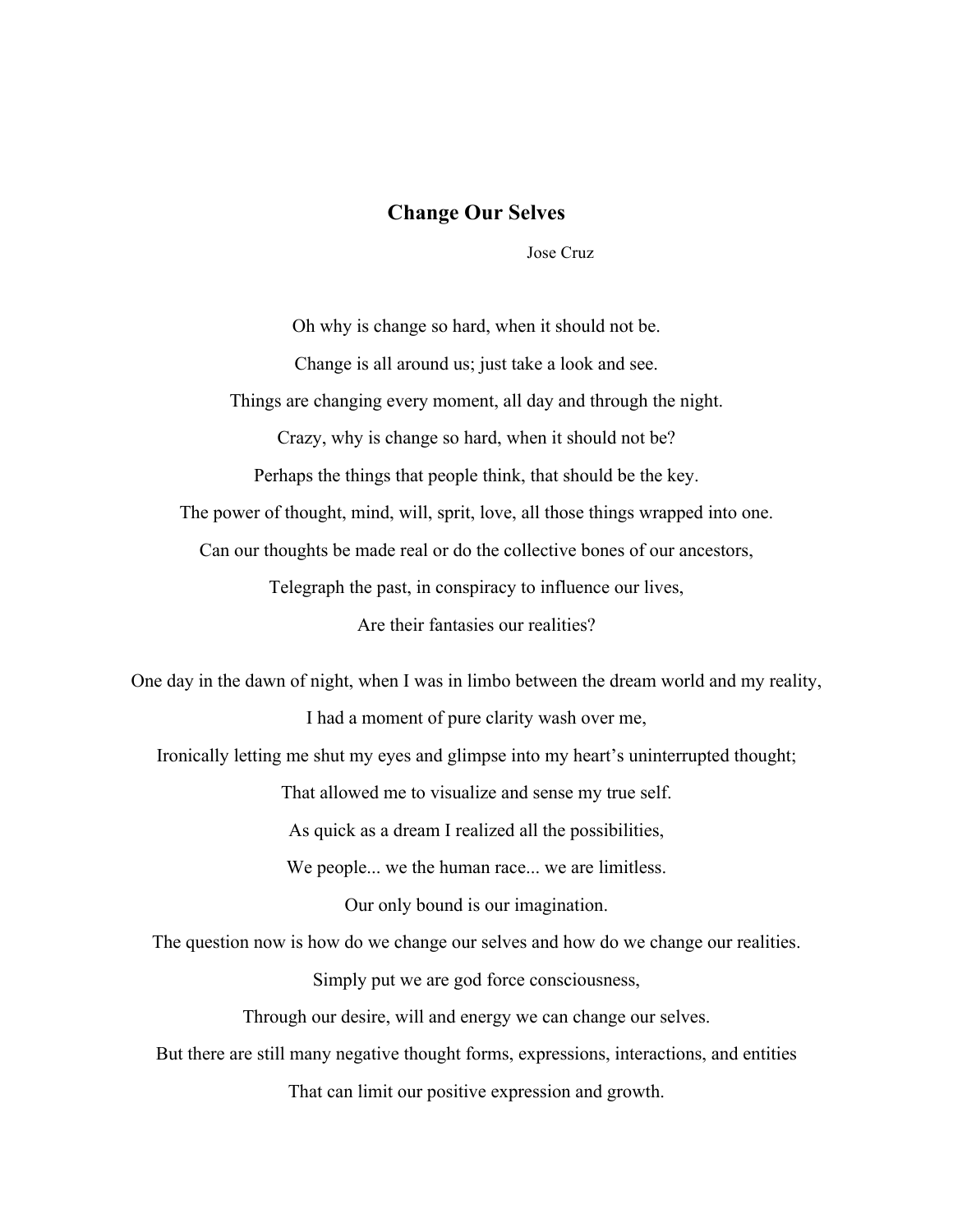I say screw that lets dare to be the best possibilities;

Dare to reach our highest goals with no fear.

Let us "fear not" and just stand by and stare,

Let us reach, through self mastery the highest levels of human evolution.

Let's understand ourselves by looking within.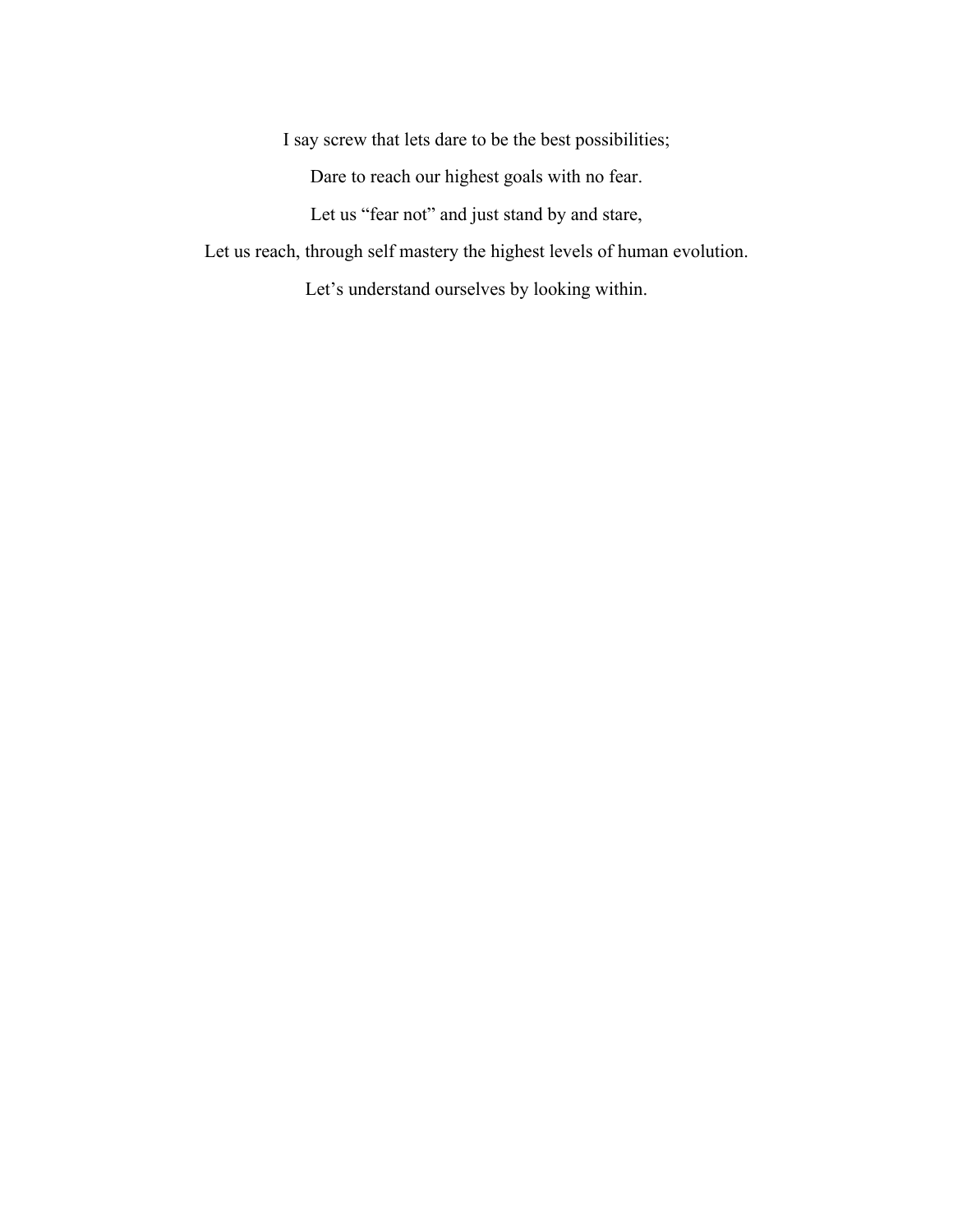# **Brother Can You Spare a Dime**

Verna Robinson

Brother can you spare a dime, or ten minutes of your time.

Listen, I don't want a hand out, I want the tools to get out.

I know that you're a busy politician, but I want you to hear my petition.

In my city give me sidewalks, streetlights and schools that enhance bright minds

Change the curriculum to include, banking and economics for inter-city schools.

Give direction to the young men on the corners, because, drug dealers are lost business owners.

Alter the way tax breaks are given, so that the poor can have a better living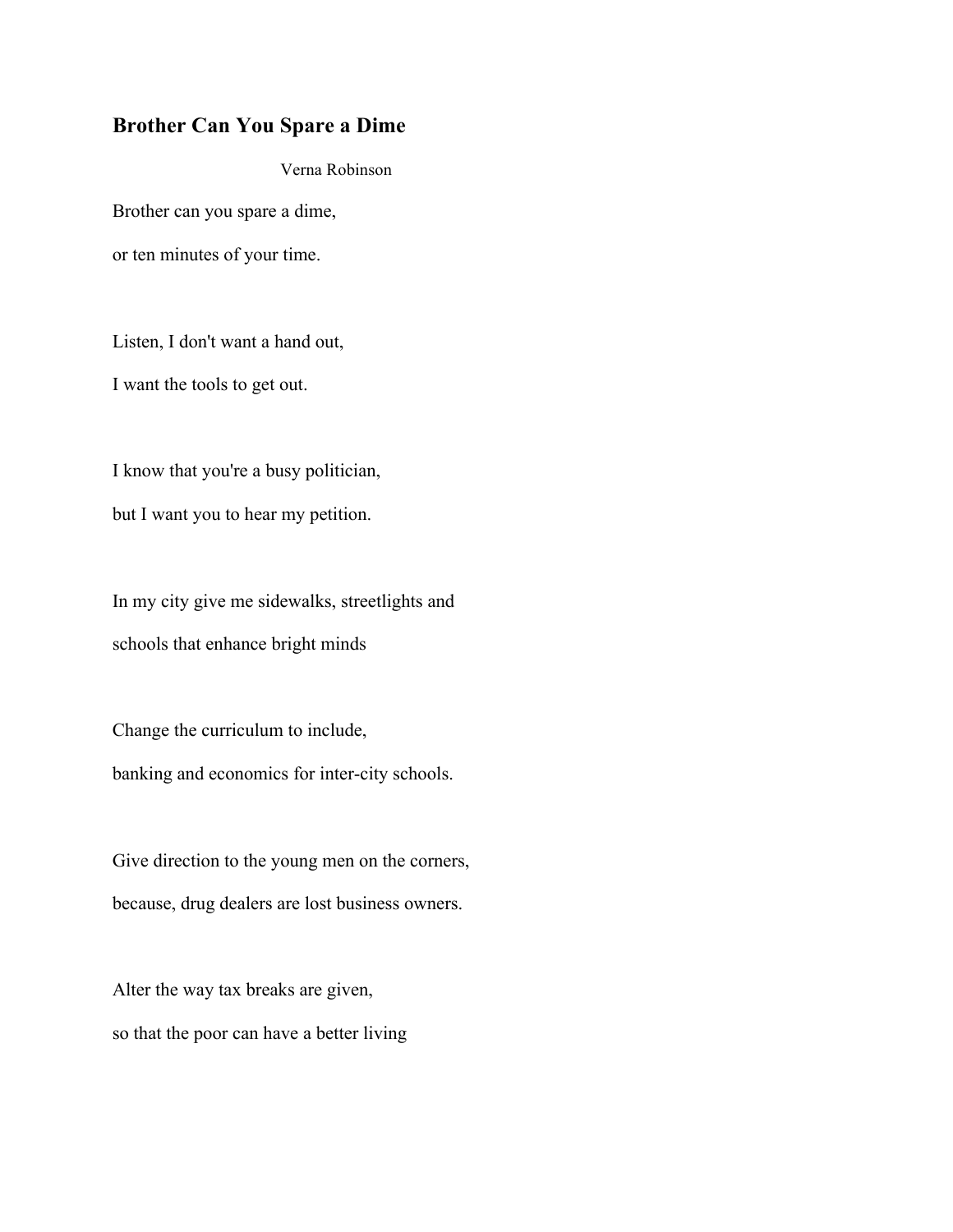Lower the price of gas a little more,

so I can drive farther than the grocery store.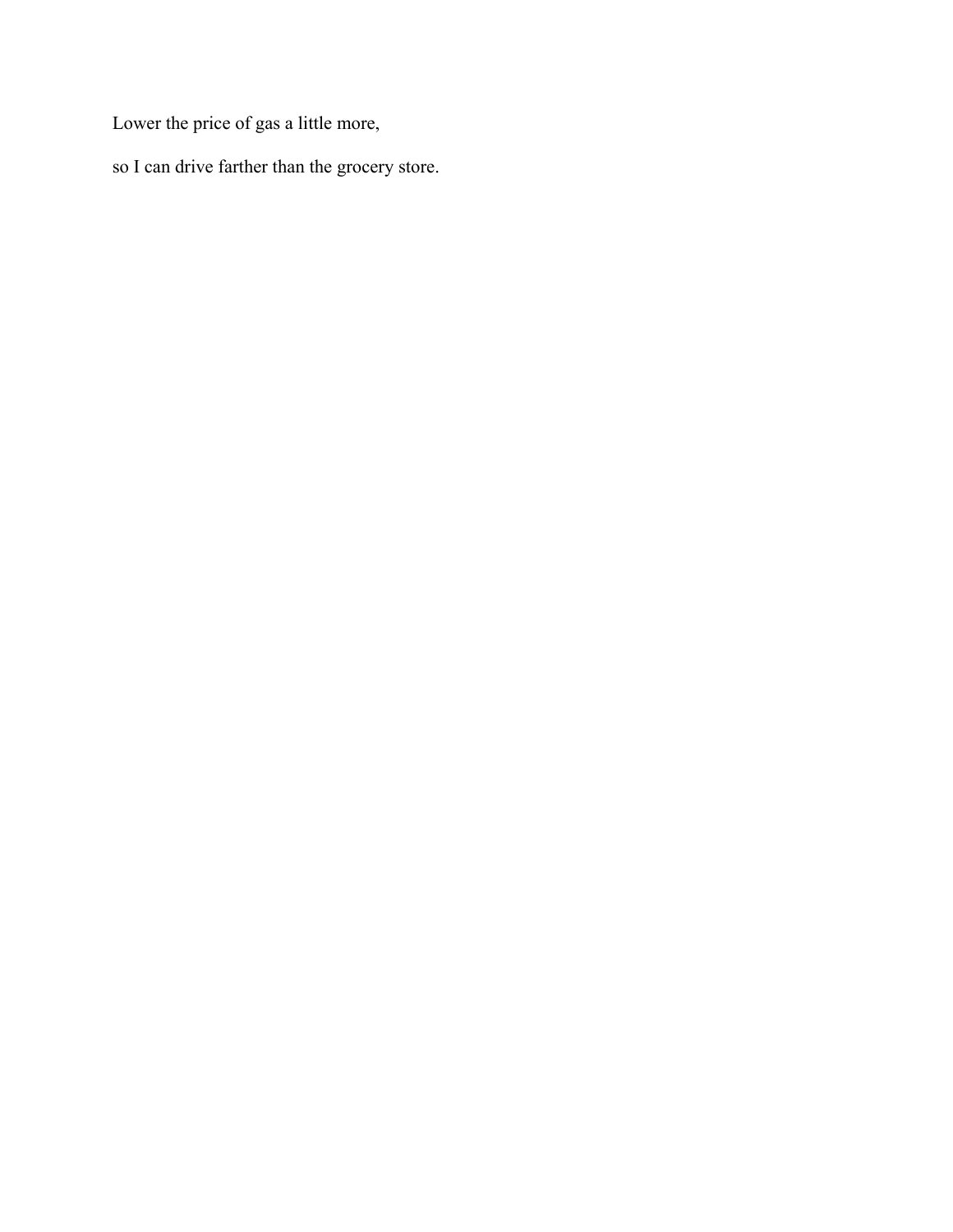# **Put Down That Cigarette!**

Ali Sabri

I see people going to stores to buy cigarette packs, They buy, buy and buy until they empty all the racks, Then the racks are refilled, What is wrong with this world?

Many people pass by me smoking without care. Cigarette smoke fills the air, The air becomes thickened, Like a fog.

I tell people smoking is bad, Then the smokers get mad, They yell to defend their rights to smoke As if smoking is as valuable as gold And never gets old, And so the smokers continue to puff, puff, and puff And cannot get enough.

I see smokers coughing, As loud as thunder, And the coughs are continuous Like the universe itself.

I smell cigarette smoke everywhere on everything, From the sky to my own clothes The scent of cigarette smoke surely blows!

I then imagine in my mind, The damage smokers do to their lungs. I visualize lungs filled with fluid That looks syrupy and oozy like slime. Smoking should be a crime.

I see smokers dying And I start crying. They die from lung cancer And I ask myself How could they kill themselves? They take their life like it's not precious, Similar to killing their own family. When someone dies from smoking their alone, If someone who smokes kills their family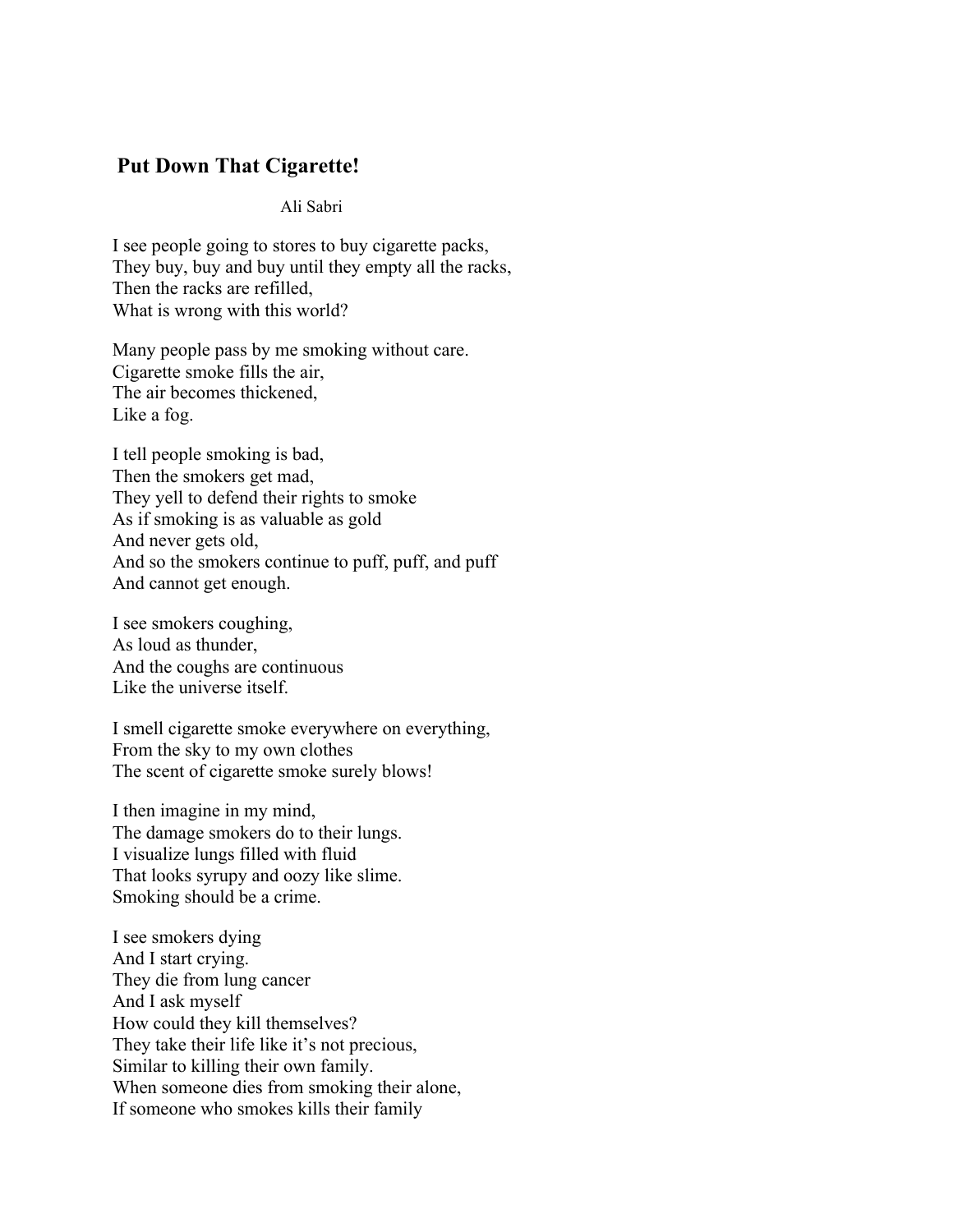That smoker is also alone. Smoking separates a person from the joy of life.

So listen to me! Try not to smoke and do yourself pain Because when you die from smoking there is no gain.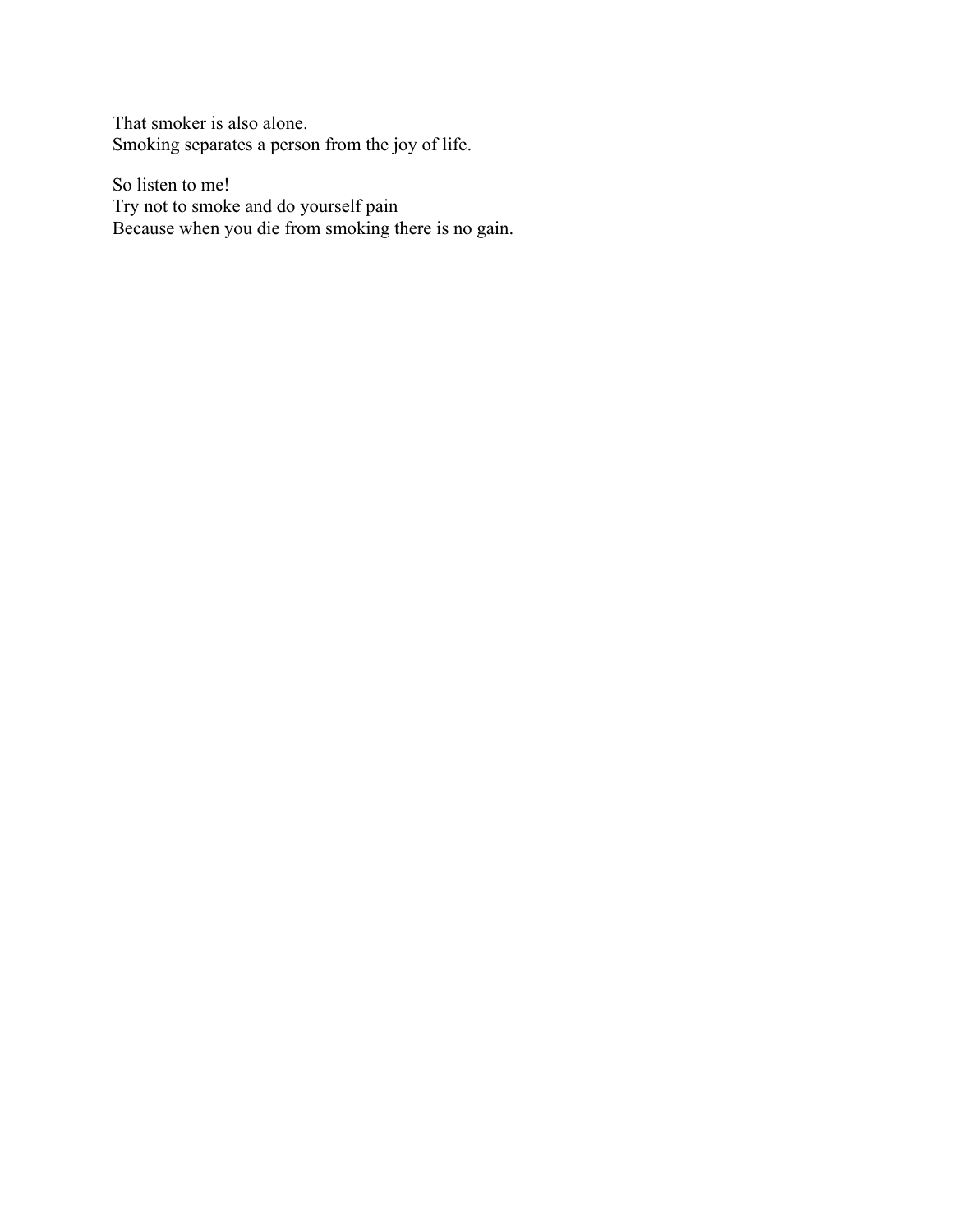## **Poem for Change**

Jodie Clarke

 I wonder why sit back to their attacks and feed into their straight facts and get full of ourselves eating of the plate of handed down opinions. I have an opinion worth sharing. Why kill over religion if it's only one God? Who gave us the right to spill blood over belief and get hostile with kissed teeth as they seek other ways of reaching out to the wondrous almighty? If you agree…nod. How do we stop food chains that make an increase to the obese and with us giving in the epidemic may never cease. We have an opinion worth sharing. Where is the appreciation for the teacher because I know it's not felt in their paychecks, why is our national debt not paid yet, and I see too many homeless vets paying rent to median without a landlord. Oh Lord, what about nuclear power that has power over our psyches. Thinking one day we just might be blown to pieces and politicians believe peace is- to overrated or complicated to shoot for-so the answer? Shoot more- keep score, sit back relax and watch it from the point of view like watching a football match. We have a reason to start caring. Since most don't.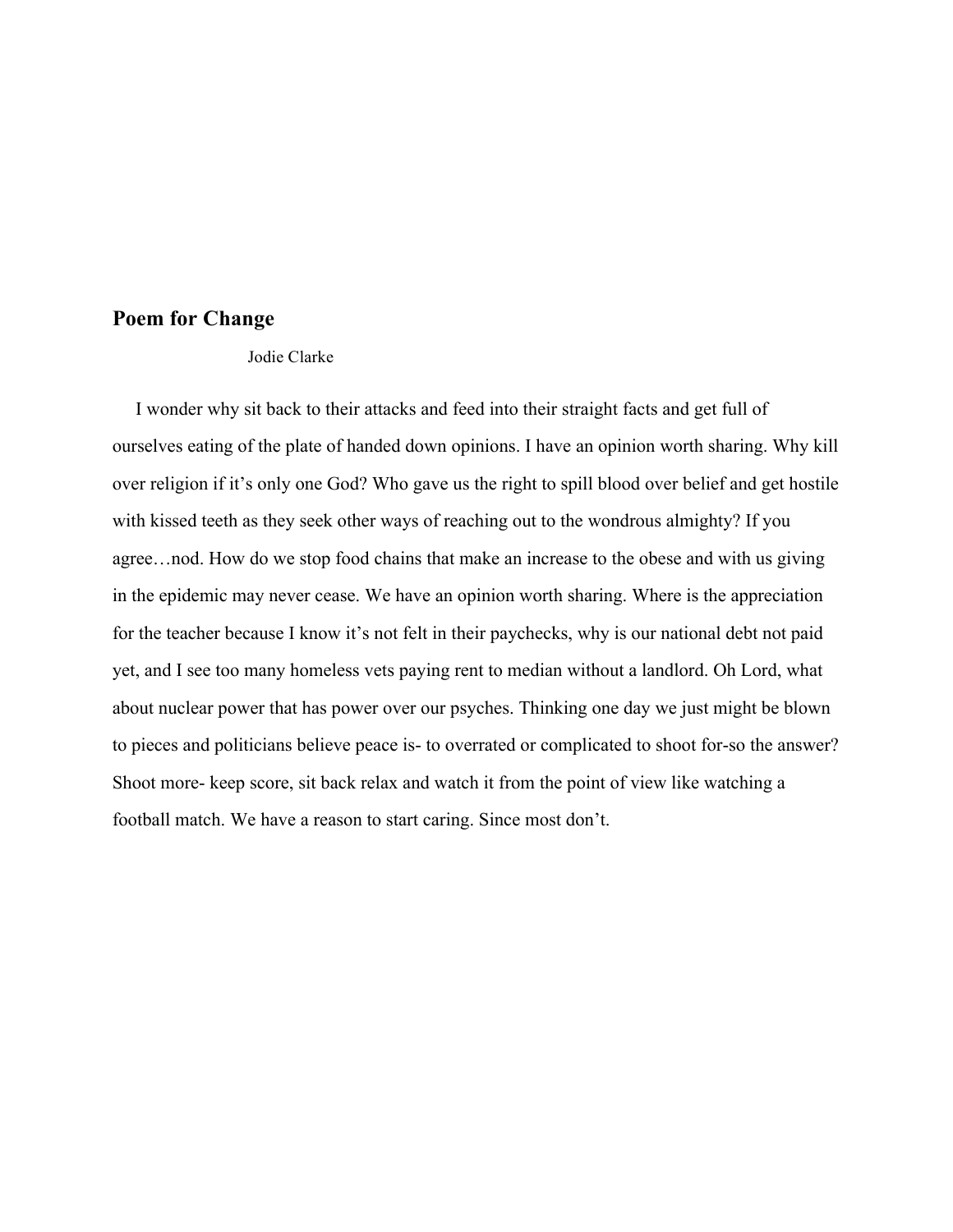# **YOU PEOPLE (US)**

#### Leontine Morgan

It can't even bring you happiness

You love it so much

You will kill for it

You will steal for it

Sacrifice your soul for it

Sacrifice your dignity

Sacrifice your morals

The man that you are

The woman that you think you are

You weren't even born with it

Silver spoon you say?

The person feeding you is just nice enough to share

Why can't you?

Why are my taxes higher?

Why are you so mean?

You have good insurance

You have a nice house

You have a nice car

You have nice clothes

You have food on your table

WHY ARE YOU SO MEAN

WHY ARE YOU SO SELFISH

WHY ARE YOU SO GREEDY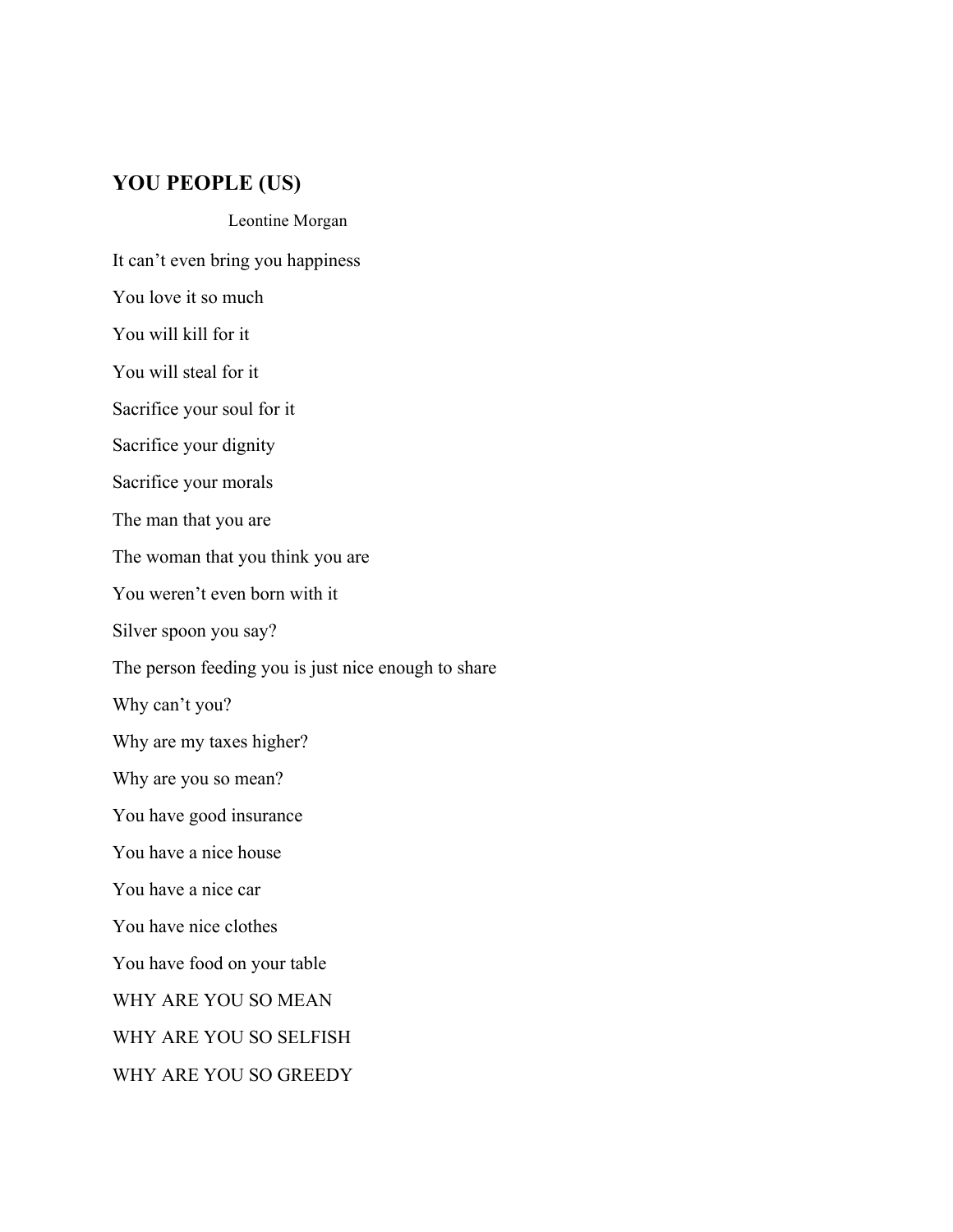Mom he isn't rich I want to be with him I WANT TO BEEE with him WHY CAN'T I BE Dad he isn't the same color I want to be with him WHY CAN'T I BE WHY ARE YOU SO IGNORANT? 2500 PEOPLE!!!! NOW we have added security He or She is Muslim SO WHAT He or She is gay SO WHAT He or She is Black SO WHAT She is a porn star SO WHAT Did you go to law school? Are you presiding? You can't even mind your own business You sensationalize You advertise You immortalize That which does not matter I don't have enough paper I don't have enough time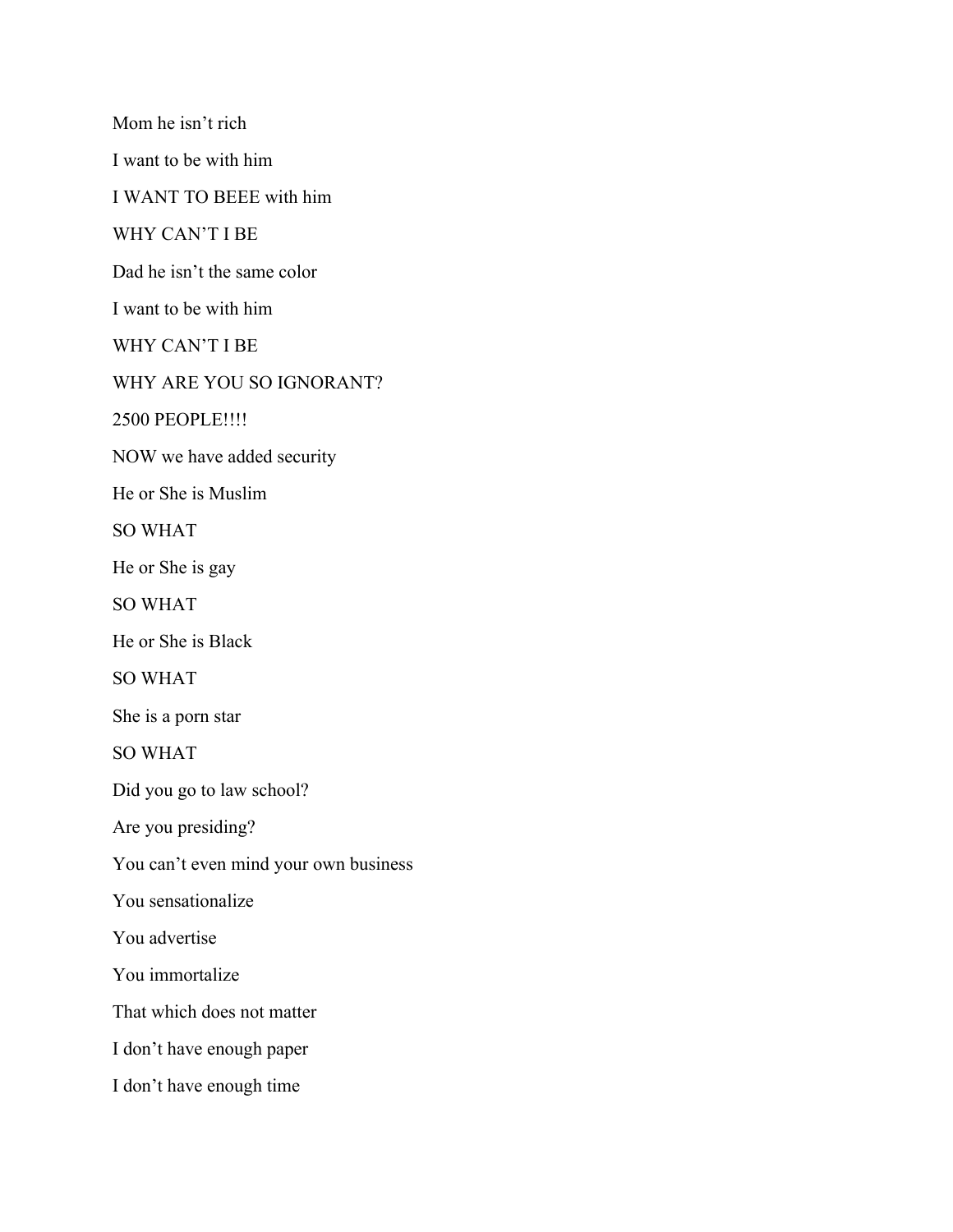I don't have enough brain So much needs to be changed Start with who you are Who you want to be Who you have become Look around Prayer is Free True love is Free Random acts of kindness are free And for the record So is recycling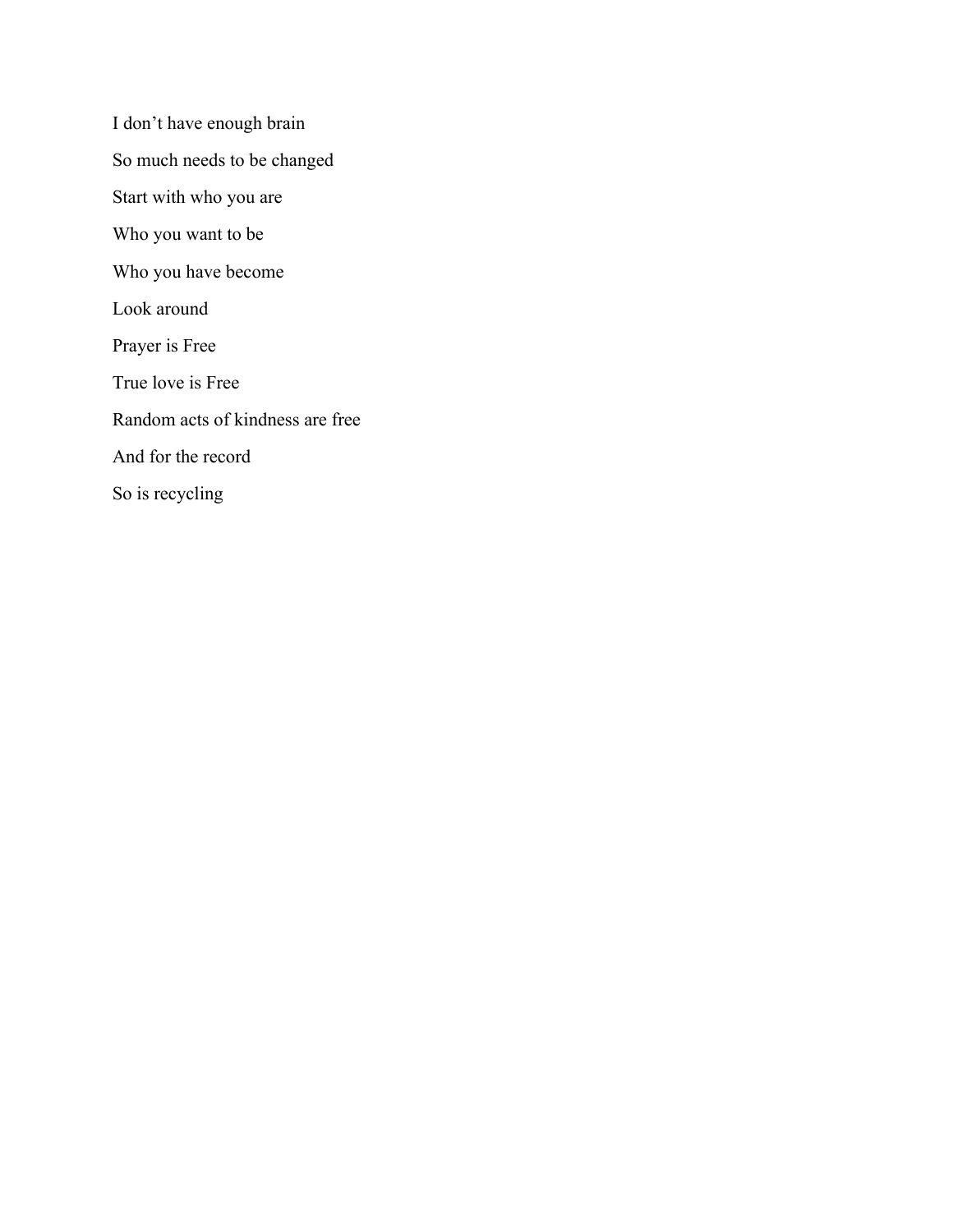## **Slow Death**

Priscilla Martinez

What is left of us? Can you see how far we have come? Have you smelled the roses today? I can tell you haven't Do you remember how the wind feels? Can you still see the morning dew glistening on the grass? How much is it to full up your car? How much is your light bill? 50 dollars for my Nissan Altima Almost 300 for electricity during the summer Do you know how to recycle? Paper, plastic, glass? Or one black bag containing everything? We need more houses We need more buildings Who cares if we're killing animals? They are just that, animals Right? Let's tear down their homes Let's decrease our oxygen We'll manage See that hole up there? You want to make it bigger? Keep killing the forest! Keep polluting the ocean! Keep destroying our home! We will all end up dead sooner or later Right? Let's make it sooner Do not save our food source Do no save our way of life Let us just sit here and die slowly Have you smelled the roses today?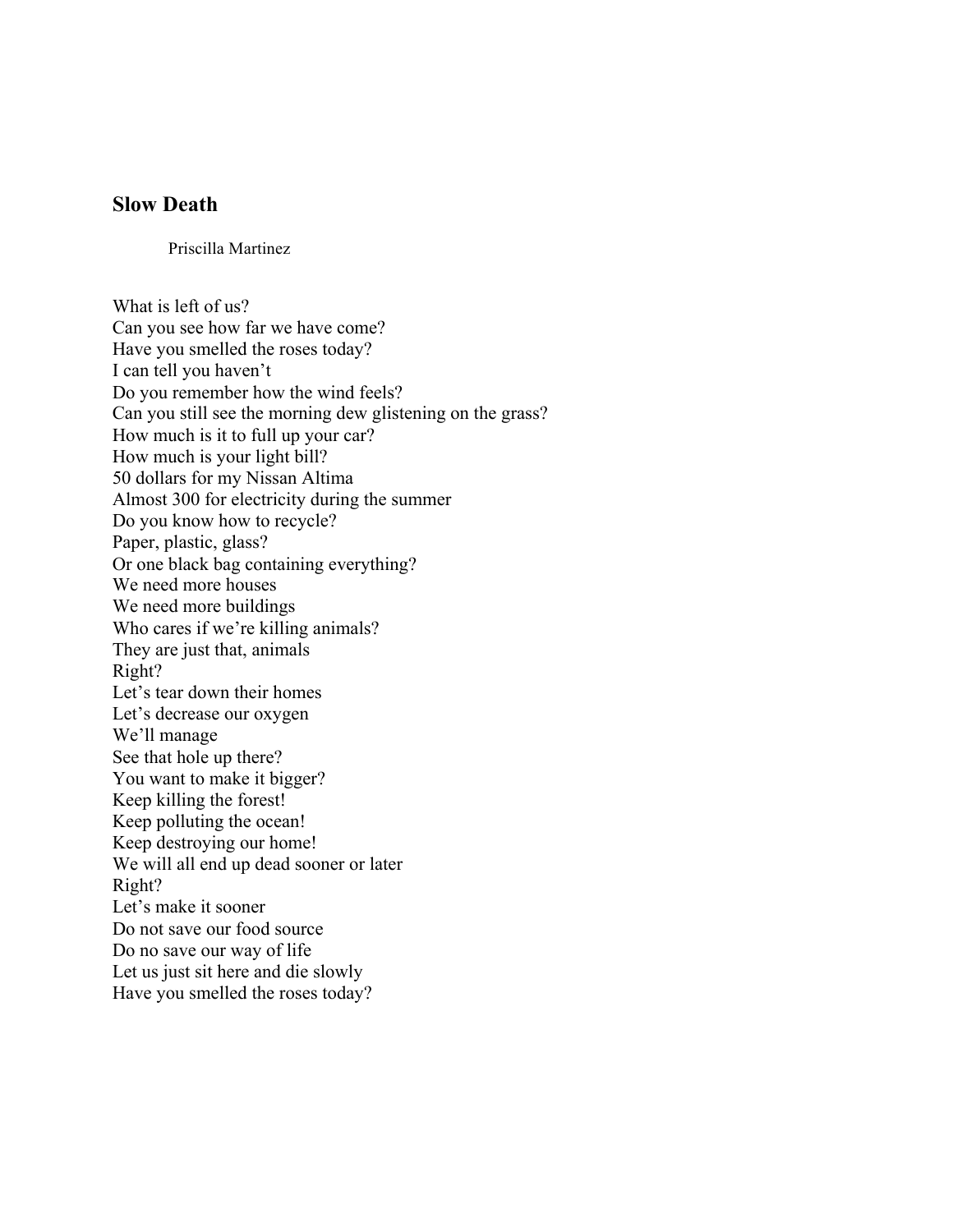# **Clean Up Aisle Earth**

### Antonio Zuniga

A once natural, elegant Earth is now a scarred, insipid being A metropolis of human desecration has battered Mother Nature You can hardly hear her voice anymore It is hoarse with anguish and despair Our trees are vanishing, being abducted by the factories that are replacing them Fresh water doused in the refuse of our merciless race When will we harmonize? When can we understand? Not anytime soon Our planet's true beauty passes us by with a grimace as we fail to acknowledge its presence We're a blind troop exchanging pure souls for a manmade life Humanity is lost and unforgiving We continue to drown the oceans in their own water with byproducts of human filth and neglect Our failed culture plays God and makes its mark time and time again Every day we force life against its will Then swallow it whole, killing what came first Respect Earth as a living being, not a machine Our flora isn't mechanical, nor should our feelings be Polluting our air makes it harder for Earth to breathe And clouds our mind causing us to drop bombs so hastily It's time to connect our limbs with Mother Nature It's time to relinquish the carelessness of what we do And rebuild an Earth that makes her comfortable Live as one community, not two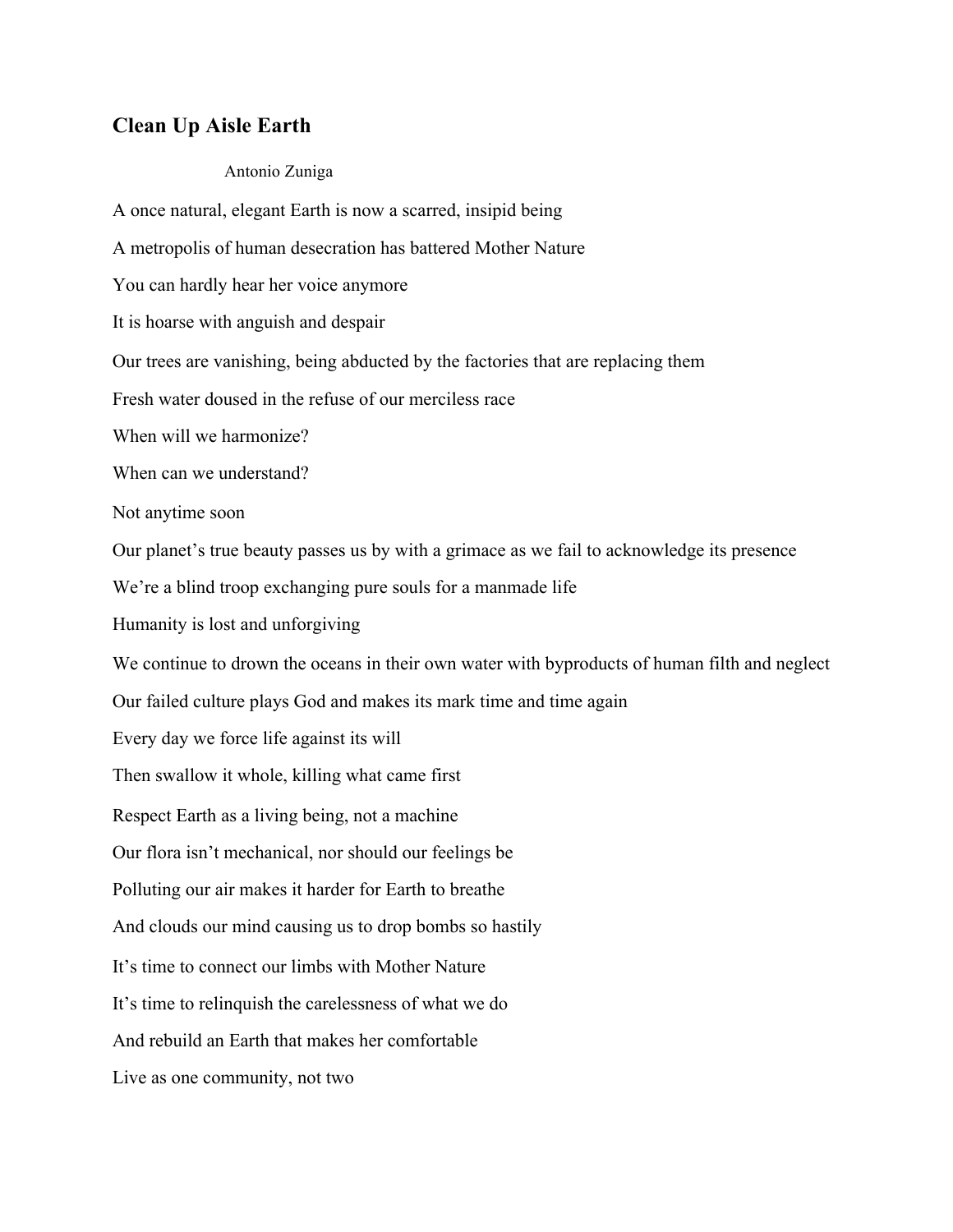# **ANONYMOUS**

Mahailia Smith

I try to remain anonymous to the world So anonymous I don't even want them to know whether I'm a boy or a girl The whole place seems so judgmental and stereotypical And if you ask me I think they are all hypocritical

Just because I was born black doesn't mean I'm destined to be a criminal or convict And why does everything have to be so sexist? Just because I am a woman doesn't mean I belong in the office Oh, and the most common one that I come across just about everyday Yeah I'm brown skinned with straight hair but that doesn't mean I want to blow your whole country away

See, this is just an idea of the way the world thinks That's why I have decided to remain anonymous So that no one could judge me and tell me who I am Therefore no one will be able to tell me what I could do from what I can't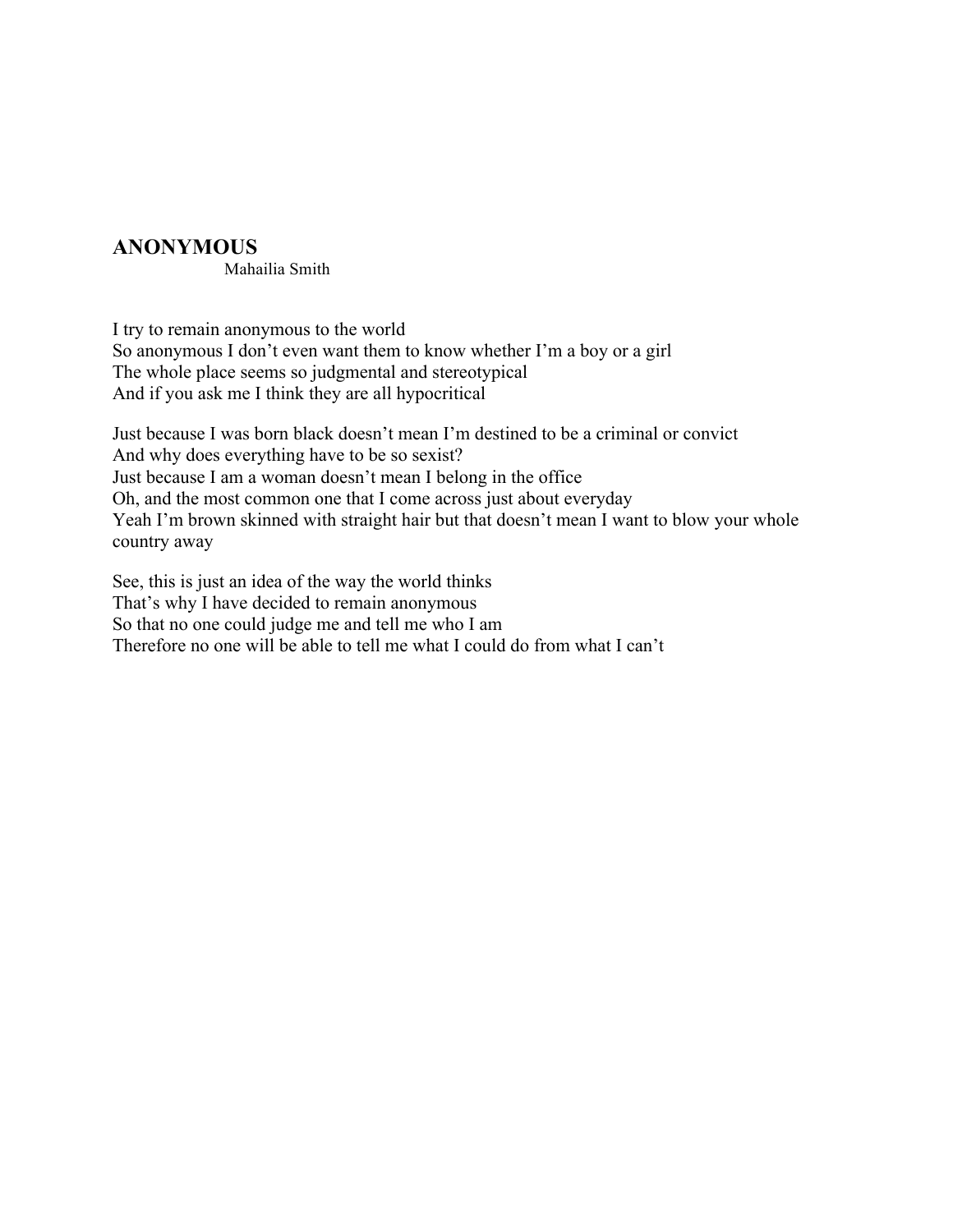### **Unspoken**

### Catherine Osias

Let talk about the little girl so badly bruise with tear stained cheeks

Hidden in the corner of an old dusty room

Scared to come out of hiding,

Because her dad will be home soon.

The innocent boy forced to watch his mother get beaten by the hands of her own husband.

Forced to take on the life with fast cash and broken dreams.

Because life on the streets don't require you to carry no feelings.

Or the elder forced out of the privacy of home.

So badly ill with little hope to see tomorrow.

Residing in an unfamiliar place, unattended and unloved by care givers.

Because the only thing their presence is good for is a steady pay check.

Fights to stay alive so that one day they may meet their grandchildren.

There are people who offer ways to escape from the harsh environment.

But it's a complicated task when there are unspoken dreams

Unspoken fights

Unspoken things

Speaking out loud is a dubious task for a person suffering from domestic violence

A person like me who couldn't find a way out

I was that little girl trapped in that dusty room

I took on that life filled with fast cash and broken dreams

I became the elder alone in that unfamiliar place

Day by day I tried to break free from life's harsh punishment

And when I had enough I cried out from the top of my lungs

And there in the mist of my tears I found a friend to listen

But the rest is still unspoken.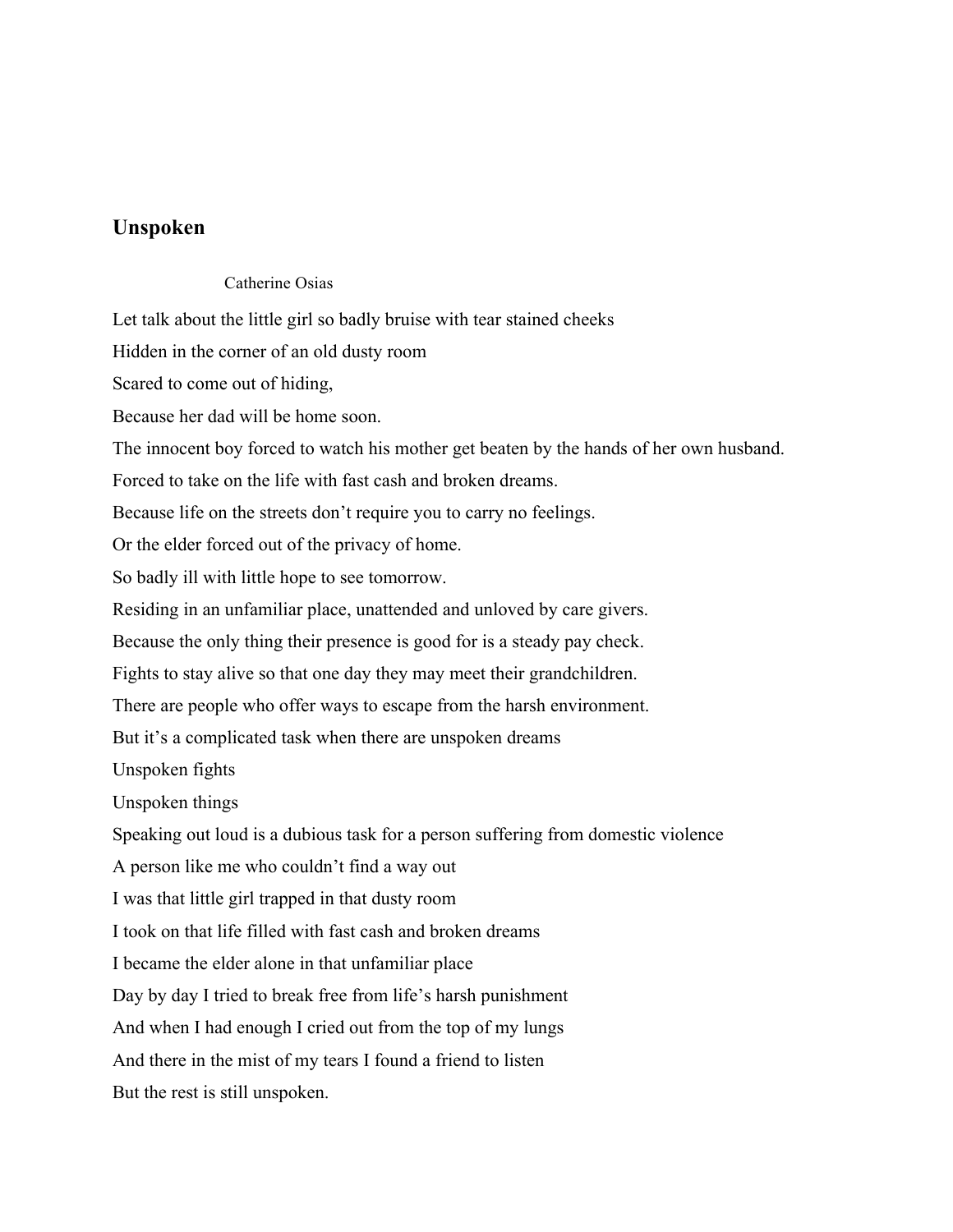# **A Wish**

Sandra Richlieu

You left.

You never took a glance through the rearview of what you were leaving behind. Will she understand it wasn't about her? She couldn't possibly, when you still weren't here? You blame me for your absence. Reality, your relationship with the child has nothing to do with me.

You dirt bag, poor example of a role model. I could go on, but we'll just stop it here for now. Every chance you get, screaming for the attention of 2000+ on a list you don't even know. Who is this acquainted stranger? Appearance, quite familiar, but character, I wish I couldn't remember.

Who had you become?

She (my conscience) answered aloud, "No one he wasn't already, you were just in denial". What do I say, when she asks about you? The tears that fill my eyes are not for myself But for the ones that will run down her face.

Could I be the blame for the tears? I play my role on a daily basis. Can't play yours, so I just wish. Wish you weren't such a deadbeat and comfortable with it. Wish that the system wasn't so nonchalant about it. I wish you understood, an active father does matter!